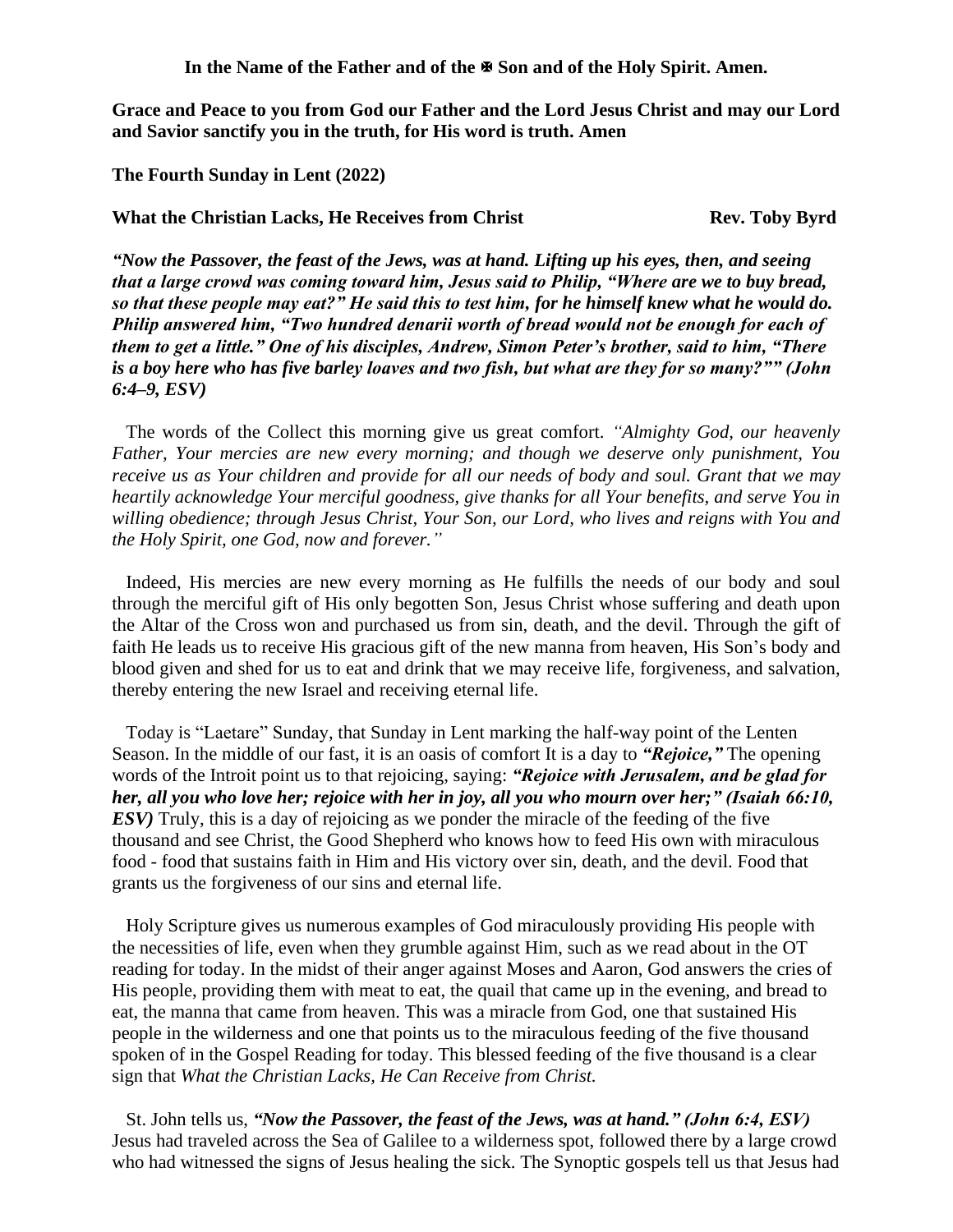compassion on the crowd and He began to heal their sick and teach them many things. As evening drew near, He sat down and had His disciples do the same. Looking at the crowd, He turned to St. Philip, and testing him, asked, *"Where are we to buy bread, so that these people may eat?" (John 6:5, ESV)* Notice, our Lord does not ask, "Where are we to by *food*," but rather, "Where are we to buy *BREAD*." This is significant for the entire discourse of the sixth chapter of the Gospel of John, for this discourse confesses Jesus to be the Bread of Life.

Jesus, His disciples, and the crowd are in the *wilderness* far from any town or village, far from any inn where they may buy food. So when Jesus asks, *"from where are we to buy bread?"* He knew beforehand what He was going to do. We cannot help but see a Christological connection here, one pointing to the truth that Jesus Himself will provide the bread by being the *Bread* that came down from heaven. Moreover, we cannot help but see the Passover meal of the Last Supper, for there Jesus will be both host and food, bread, and wine. Acting in accordance with the OT example, God providing the Israelites with food in the wilderness, Jesus will provide the crowd with food necessary to fulfill their hunger. In so doing, He will reveal the truth of who He is, both to His disciples and to the crowd. Reminding us of what God said to His people when He fed them in the wilderness; *"Then you shall know that I am the LORD your God." (Exodus 16:12, ESV)*

St. Philip has no clue from where the *"bread"* will come. He says to Jesus, *"Two hundred denarii worth of bread would not be enough for each of them to get a little." (John 6:7, ESV)* Philip is wedded to worldly things, forgetting in who's presence he is. Had he not seen Jesus heal the sick, the lame, the blind, the deaf, and the mute? Had he not witnessed the miracle at Cana? Yes, he had, and according to St. John after having witnessed the manifestation of Christ's glory, the disciples believed in Christ. This Jesus was more than a mere man. But obviously Philip had forgotten, or he simply couldn't connect those events with the feeding that needed to take place.

St. John tells us that St. Andrew brought forth a young boy with five barley loaves and two fish, but asked, *"but what are they for so many?" (John 6:9, ESV)* Another disciple with less than a complete understanding of who Jesus is. Yet the questions of these disciples would soon be answered in a most miraculous way. Jesus tells His disciples to have the people sit down and taking the bread He gives thanks and distributes it to the people. St. Luke tells us Jesus took, *"the five loaves and the two fish, he looked up to heaven and said a blessing over them. Then he broke the loaves and gave them to the disciples to set before the crowd. And they all ate and were satisfied. And what was left over was picked up, twelve baskets of broken pieces." (Luke 9:16–17, ESV)* St. John explains it this way, *"Jesus then took the loaves, and when he had given thanks, he distributed them to those who were seated. So also the fish, as much as they wanted." (John 6:11, ESV)* Jesus gave thanks and then distributed. We give thanks in the Sanctus and then gratefully receive what He distributes, His body and His blood. In our reception of the food given us in the Lord's Supper, we are privileged to be in communion with those who were on the mountain, for we too are in the presence of the Lord.

The feeding of the five thousand is symbolic of the paschal meal. This miraculous meal, which was presented at our Lord's last Passover, the day before our Lord's crucifixion. Jesus is the Lamb of God who takes away the sin of the world, who, like the paschal lamb, gives His life in sacrifice for the forgiveness of our sins. Therefore, the feeding of the five thousand is a sign pointing back to the feeding of the Israelites in the wilderness with manna, and a sign that points forward to the final Passover of our Lord Jesus, which culminates in the sacrifice of the Lamb of God given to sinners in the Christian Passover meal, the holy Eucharist.

Our Lord feeds five thousand men, not counting the women and children, with just five barley loaves and two little fish. Five thousand with so little! Now, if I came in and told you I feed a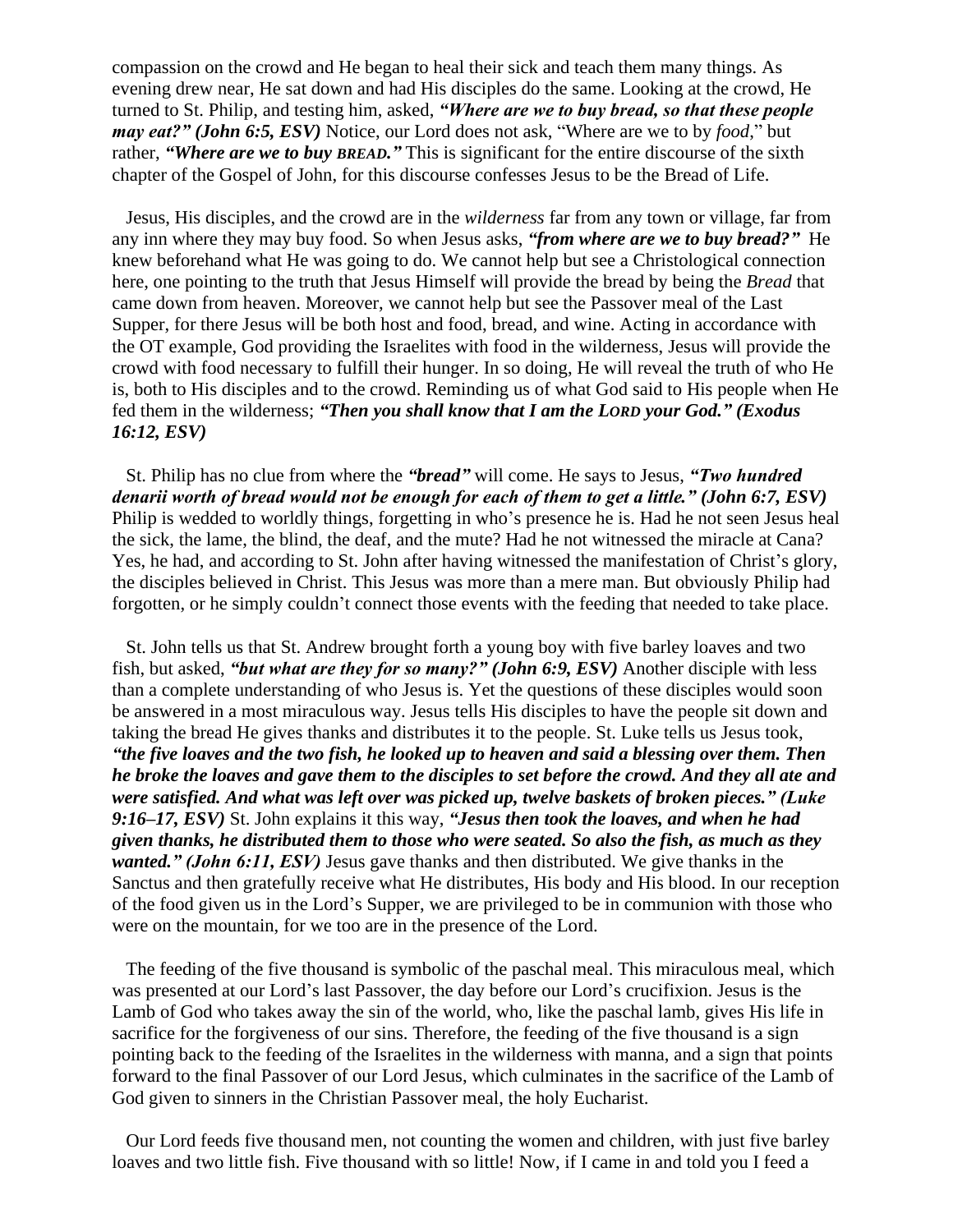football team with one loaf of bread and a package of baloney, you would say I am trying to hand you a bunch of baloney. Such a feeding in our minds is impossible. Yet all the evangelist of the NT make this claim about the Christ, He fed five thousand men with just five barley loaves of bread and two little fish.

Of course you would reject my claim out of hand because I am not the Incarnate Son of God, and you accept Scripture's account because it is the inspired Word of God. However, there are many who say they believe in the inspiration, inerrancy, and infallibility of Holy Scripture and find no problem believing the account of the feeding of the five thousand but completely fail to see a connection between the feeding of the five thousand and the feeding of countless of billions of baptized Christians ever since our Lord inaugurated the Lord's Supper on the night He was betrayed. There is no way, they insist that our Lord's words of institution are meant to be taken literally. They say His words are meaningless when He took bread and broke it, gave thanks, giving it to His disciples saying, *"Take, eat; this is My body, which is given for you. This do in remembrance of Me." (Matt. 26:26; Like 22:19)* Then, taking a cup and having given thanks, He said, *"Drink of it, all of you, for this is my blood of the covenant, which is poured out for many for the forgiveness of sins." (Matthew 26:27–28, ESV)* They say these words must be understood metaphorically. Thus, they can have no connection to the feeding of the five thousand. To those such as these, our Lord says, "Oh you of little faith."

The connection is clear from the remaining discourse of the sixth chapter of John's gospel.

When the Jews asked our Lord Jesus to provide a sign proving who He was, reminding Him that their forefathers had eaten manna, that is bread from heaven given to them by Moses in the wilderness, thus implying that God had sent Moses. Therefore, they ask, Jesus, what sign do you give? How can you prove that you are sent from God? Jesus responds, saying, *"Truly, truly, I say to you, it was not Moses who gave you the bread from heaven, but my Father gives you the true bread from heaven. For the bread of God is he who comes down from heaven and gives life to the world." (John 6:32–33, ESV)* Jesus now connects the "*bread"* of verse 5, the bread of the feeding of the five thousand, with Himself as the *"bread,"* saying, *"I am the bread of life; whoever comes to me shall not hunger, and whoever believes in me shall never thirst." (John 6:35, ESV)* As God sent bread (manna) from heaven in the wilderness to feed His people, He sent His only begotten Son from heaven to be the bread of life for sinful man. Bread that brings life-saving forgiveness.

But those who deny the words of institution at the Last Supper, which clearly say our Lord's body and blood are in, under, and with the bread and wine of Holy Communion, they are like the Jews who grumbled because He said, *"I am the bread that came down from heaven." (John 6:41, ESV)* But just as God would not have the Israelites grumble in the wilderness, Jesus tells these Jews, *"Do not grumble among yourselves . . . Truly, truly, I say to you, whoever believes has eternal life. I am the bread of life. Your fathers ate the manna in the wilderness, and they died. This is the bread that comes down from heaven, so that one may eat of it and not die. I am the living bread that came down from heaven. If anyone eats of this bread, he will live forever. And the bread that I will give for the life of the world is my flesh." (John 6:43, 47–51, ESV) "Truly, truly, I say to you, unless you eat the flesh of the Son of Man and drink his blood, you have no life in you. Whoever feeds on my flesh and drinks my blood has eternal life, and I will raise him up on the last day. For my flesh is true food, and my blood is true drink. Whoever feeds on my flesh and drinks my blood abides in me, and I in him. As the living Father sent me, and I live because of the Father, so whoever feeds on me, he also will live because of me. This is the bread that came down from heaven, not like the bread the fathers ate, and died. Whoever feeds on this bread will live forever." (John 6:43, 47-51, 53–58, ESV)*